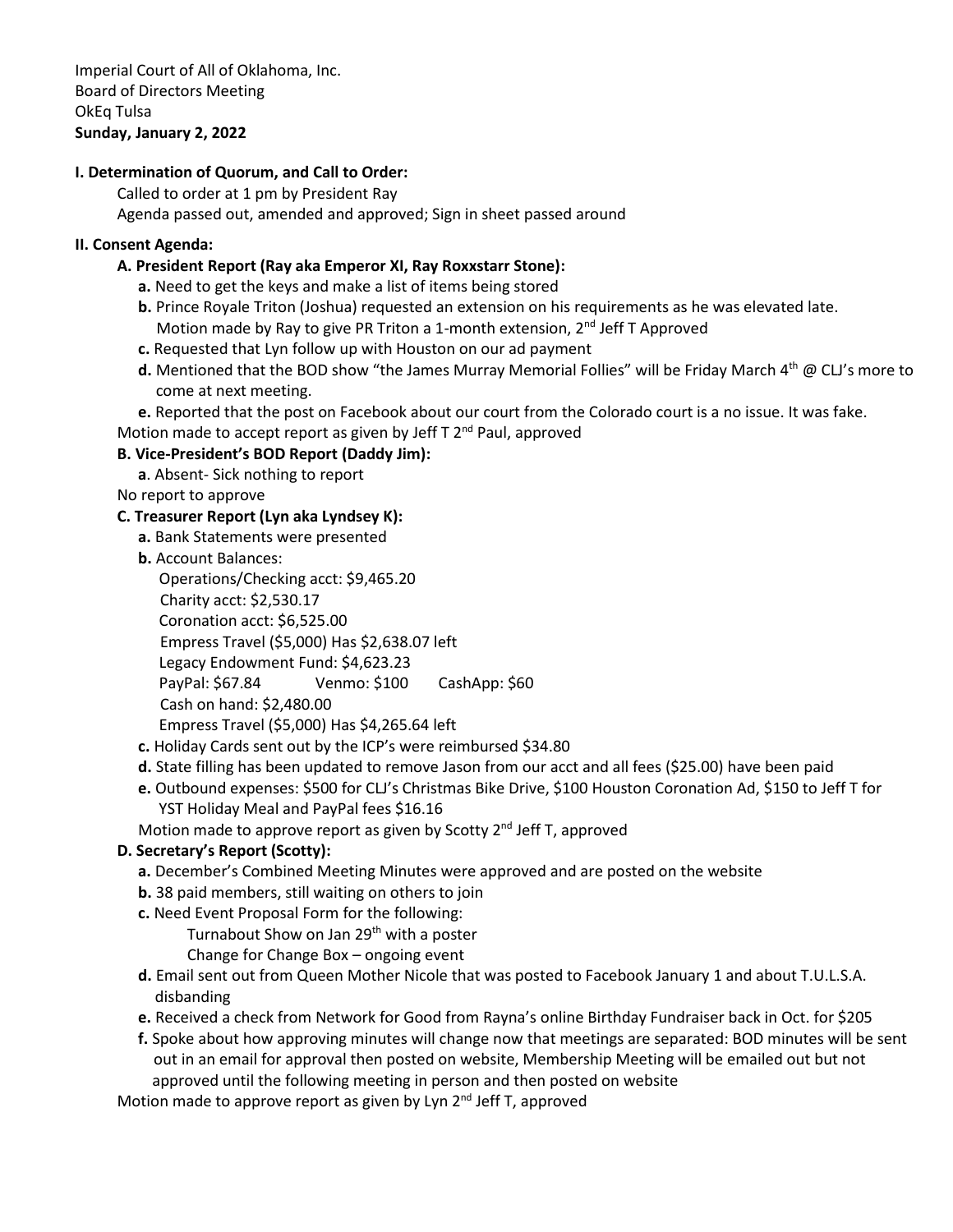# **E. Member at Large Report (Jeff T aka Morganna Pheeling Tarwater):**

- **a.** Still pushing membership when out and about
- b. Lyn spoke up about Idea for a pamphlet to have at shows and when out that included a QR code linked to our website. Others also spoke up about past pamphlets that have been started but never finished or sent for approval.
- **b.** No issues reported most likely because of the holidays

Motion made to approve report as given by Paul 2<sup>nd</sup> Lyn, approved

## **F. Deans Report (Emperor XII, Jeff Germany):**

- **a.** Royal Family is in line with their requirements through December 2021. Prince Royale Triton is the only one needing to complete fundraising.
- **b.** Candidate Applications for Emperor & Empress XIV will be available online Feb 5, due back by midnight Feb 12 with \$75 application fee (fee if approved as candidate gets you in to all events Coronation Weekend). Interviews will be Feb 20. Location TBA.
- **c.** Members who will be on the Candidate Screening committee is being worked on

Motion made to approve report as given by Jeff  $T 2<sup>nd</sup>$  Scotty, approved

### **G. Monarch Report (Absolute Empress XIII, Rayna Over aka Frank):**

- **a.** Still needing to meet every Monday on zoom for a Coronation Meeting
- **b.** No 5-year anniversary Monarch walk needed for Coronation XIV, looking at turning that spot into a command performance that is auctioned off. 10-year walk is Emperor IV Johnathan and Empress IV Dominque (R.I.P.)
- **c.** The King and Queen of the Mother Road fundraiser during coronation was talked about as it is a proclamation that needs to be done.

Motion made to approve report as given by Jeff  $T 2^{nd}$  Paul, approved

### **H. ICP's BOD Report (Paul aka Eric Shun and Jeff T aka Morganna Pheeling Tarwater):**

#### **Paul:**

- **a.** Getting lots of request for information on Ticket and Ad sales. Telling everyone Hotel information is already up online and to watch website for updates on the rest coming soon
- **b.** Received a complaint about a court member from a community member with an issue they had during one of our events out in public. Community Member decided not to file a formal complaint and wouldn't go into details on where or with whom the issue took place. Was satisfied with just bringing the issue to light during our meetings and how we need to act in public and represent our organization

#### **Jeff T:**

**a.** Nothing to add

Motion made to approve report as given by Scotty  $2^{nd}$  Lyn, approved

#### **III. Old Business:**

#### **A. State Registration Paperwork Update:**

**a.** Already talked about and issue resolved

#### **IV. New Business:**

# **A. Monarch Applications (Ray):**

a. Already talked about, will be available on the website Feb 5<sup>th</sup> and due back Feb 12<sup>th</sup> with \$75 application fee.

#### **B. Empress VI Cougar Anne Community Fundraiser (Ray):**

- **a.** Money is needed to be raised to help Carolyn. Possible fundraisers in Tulsa and Oklahoma City.
- **b.** Reaching out to all LGBTQ Venues and Equality Center along with some of the Drag Title Holders around the state to make event even bigger and more community related. Will follow up with emails in 2 weeks.

# **C. BOD Annual Fundraiser – James Murray Memorial Follies (Ray):**

**a.** March 4<sup>th</sup> at CLJ's

# **D. Proposed Changes to Event Proposal Forms (Scotty):**

**a.** Discussion was heard on a few changes to the forms and after questions and comments were made no changes will be made at this time.